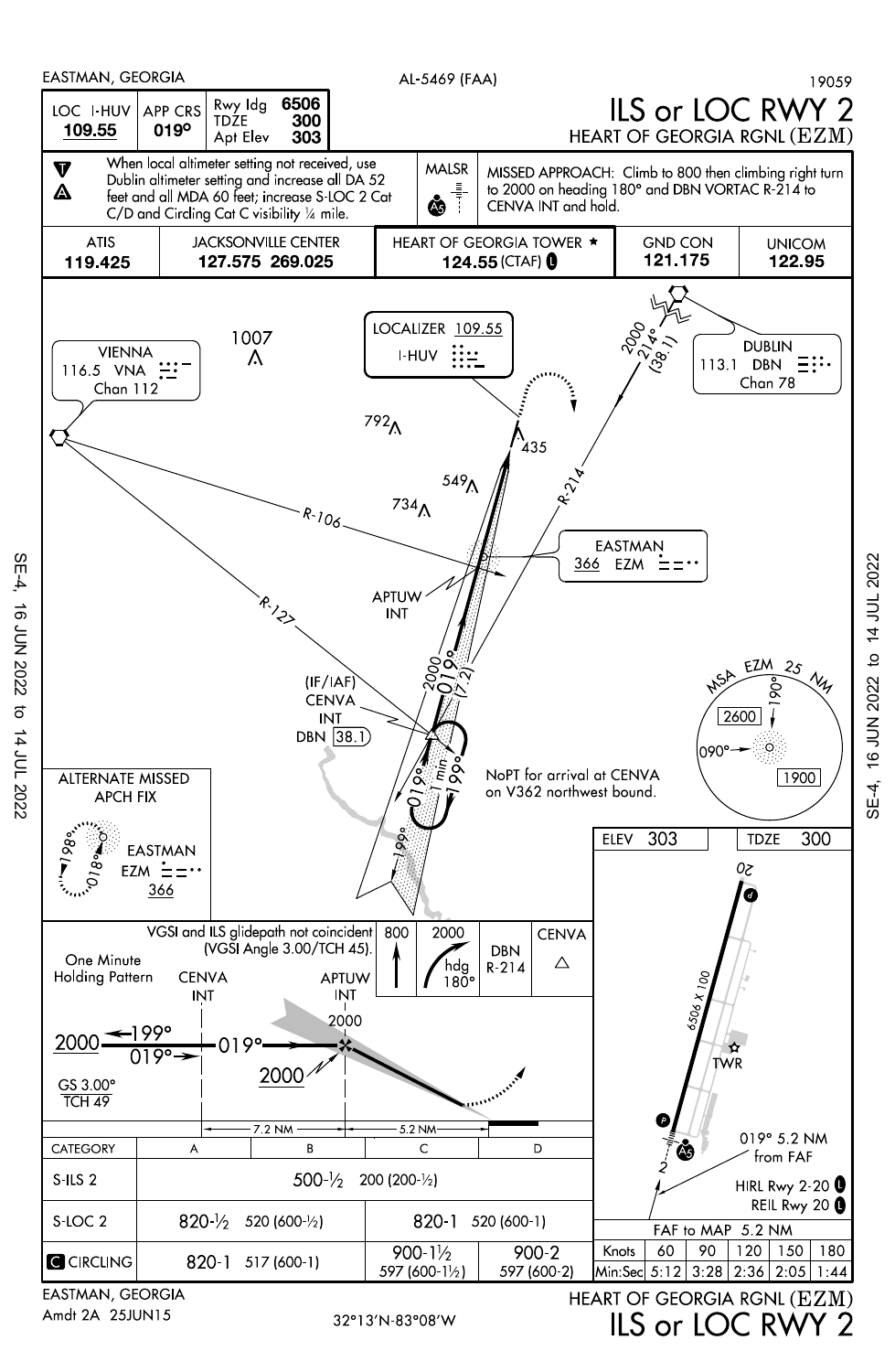

SE-4, 16 JUN 2022 to 14 JUL 2022

 $\vec{\sigma}$ 

14 JUL 2022

16 JUN 2022

 $SE-4$ 

RNAV (GPS) RWY 2

SE-4, 16 JUN 2022 to 14 JUL 2022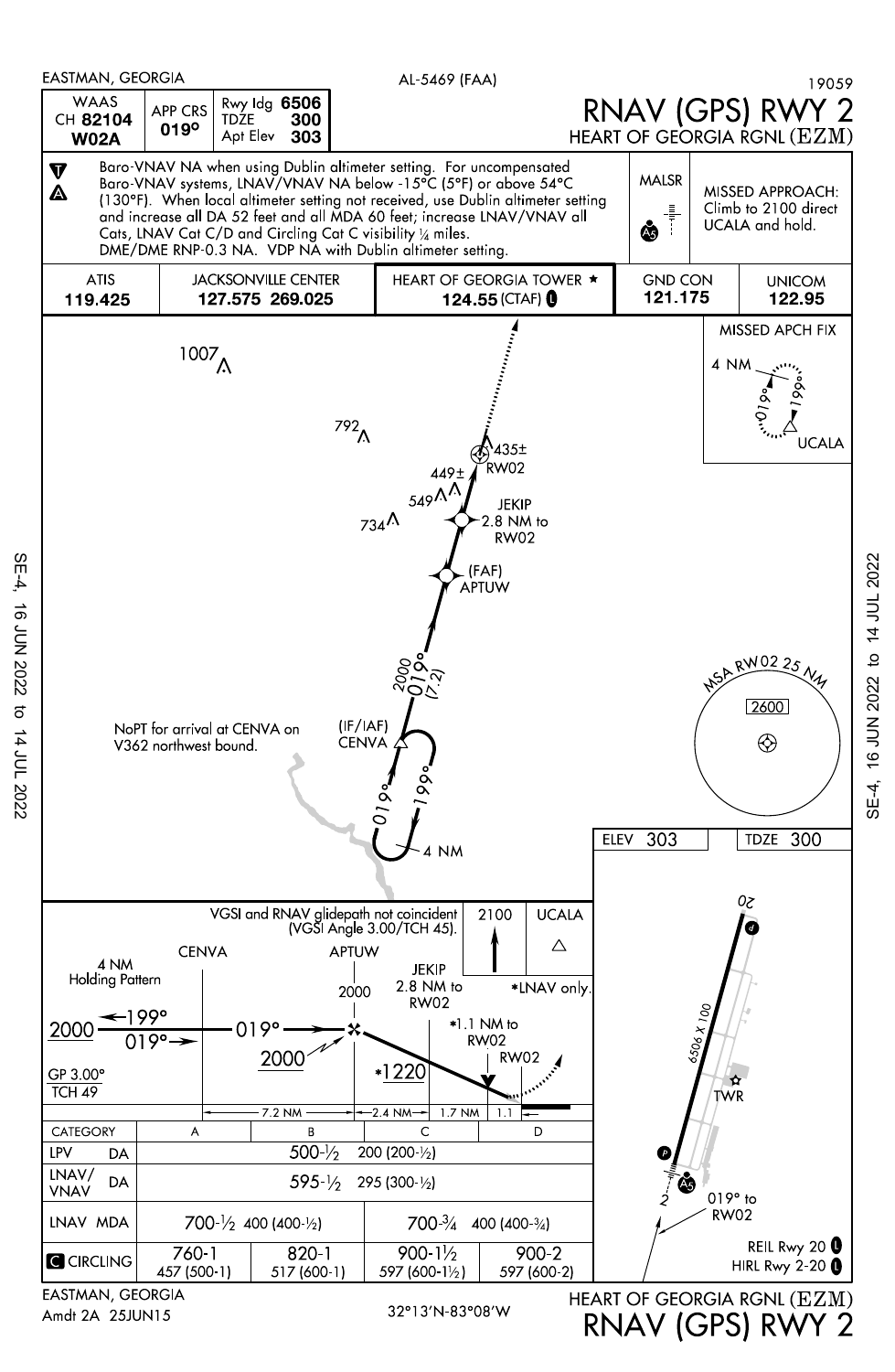

Amdt 2A 25MAY17

SE-4, 16 JUN 2022 to 14 JUL 2022

 $\vec{\sigma}$ 

14 JUL 2022

**16 JUN 2022** 

 $SE-4$ 

RNAV (GPS) RWY 20